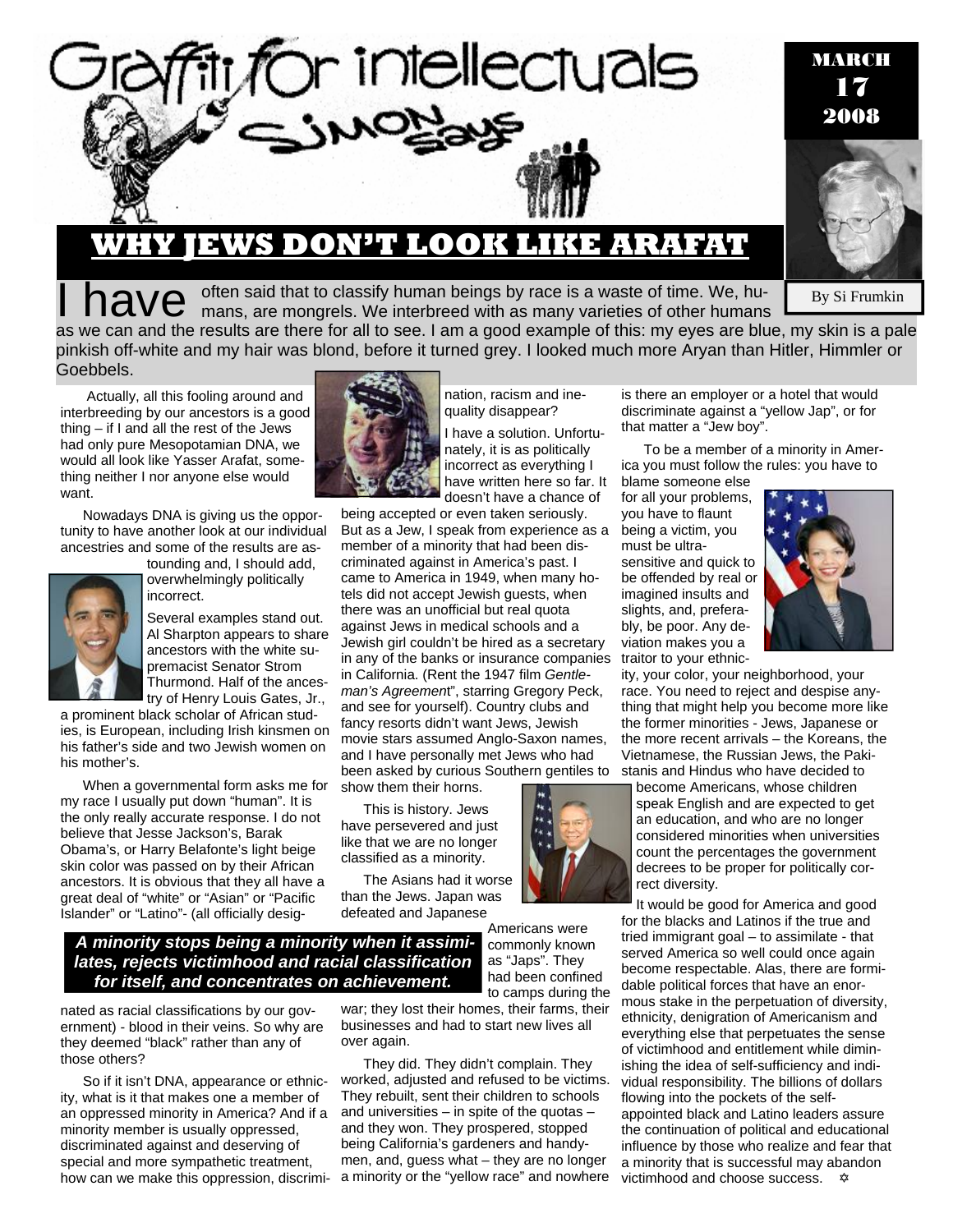# **HOW I SPENT THREE WEEKS AT AN ARMY BASE or SECRET, SHMICREET, AS LONG AS YOU'RE CUTE! - PART 2**

The kid in uniform looked at me with obvious disbelief. "You mean all of you paid for your own tickets to come here? And now that you are here you are working for free? Why would anyone do this?" He looked down at the M-16 assault rifle resting in his lap. "It's different for me. I live here and everyone has to serve in the army, but you...?" He smirked. "My father served in the Red Army and he thinks that this army is like being at a resort - I only work from 8 to 5 and get to go home every night. 'What kind of an army is this?' my dad says. Still, for someone to come here from America to just work with your hands... I don't get it."

Misha's family came to Israel from Leningrad about 4 years ago. He is doing his first year of compulsory military service at a base near Tel Aviv where our group of volunteers

behind to go to a secret destination (we were advised to **never** reveal the location of the base where we'd be stationed: "Just say 'near Beer Sheba



**Our armed bodyguards at our trip to Jerusalem** 

or somewhere in the Negev"' our written instructions specified), in a far away country, at an army base, wearing military uniforms, doing needed and important work - all this seemed romantic and adventurous, especially since it was to be only for 3 weeks - like a very short stint in the French Foreign Legion or a guaranteed to be perfectly safe Indiana Jones adventure.

 And so, to use a cliché, the adventure began.

 The El Al flight was like all the other flights I have taken: an interminable wait in an airport lounge; cramped seats; barely edible food; another interminable wait in New York where we changed planes; two movies I was too sleepy to watch, the agonizing choice between chicken and beef, and much running around and fraternizing on the plane by teenage members of a Jewish day school who were going to Israel for 2 months. The pilot kept waking us up to point out the mountains of Germany, Austria, Hungary, Yugoslavia, and Greece below us. Frankly, they all looked the same to me.

 After sixteen hours we landed in Tel Aviv, were whisked through customs and immigration by a very businesslike and efficient girl soldier who, as it turned out was going to be our commanding officer, guide, adviser, and arranger of the things that needed to be arranged for the next three weeks. In addition to being bright and efficient she was also very attractive, but above all, lordy, lordy, she was sooo young.

 I never got over the fact that my commanding officer was born during the 1973 Yom Kippur War - the war that I remembered as being practically yesterday – just 20 years ago!

 Mikhael, my younger Israeli nephew is single. He is 36 but looks 25 with an athlete's



**Si and our commander** 

body and a disarming smile – girls think he is cute. He and my other relatives showed up at the airport to meet me even though I had written that we would be met by the army. It was sweet of them and I was happy to see them, but I had to tell them that I had no idea where we would be taken next. "I know where you will be," said Mikhael.

 "You will be at Tel Makor, a base just 15 minutes from Tel Aviv. We'll be able to see you on weekends." I was shocked. "How do you know this?" I asked. "It's supposed to be a secret."

 "Not much of a secret," he said. "I asked Yael and she told me," and he pointed at our cute leader who was fondling her Uzi and looking appreciatively at Mikhael.

 So much for the vaunted Israeli security. However, just in case, all names in this narrative have been changed -"Yael" is not her real



**Supplies waiting for "refreshment"** 

name nor is the base at Tel Makor. Also the name of the airline may or may not be El Al, while the city where we landed may or may not have been Tel Aviv.

 And so it was morning and it was evening of the first day, as the bus loaded with sleepy volunteers drove off in the (maybe) northerly direction.  $\triangle$ 

has been sent. His attitude is not unique most people we met were puzzled by what we were doing and why we were doing it.

 The funny part was that I didn't really have a good explanation to give them other than "it just seemed the right thing to do at the time." I had heard of the Volunteers for Israel program a few months ago, filled out an application, sent in the money for the airline fare, and passed both the physicals and a personal interview with flying colors.



**"Refreshing" medical supplies** 

 What surprised me most was that the Volunteers Program - it's called Shar-El in Hebrew - was so little known, both in the U.S. and in Israel. I met a few people who had participated in the program, but most people had never heard of it, were invariably intrigued by it and, I think, a little envious of me. I suppose that the whole concept of leaving everything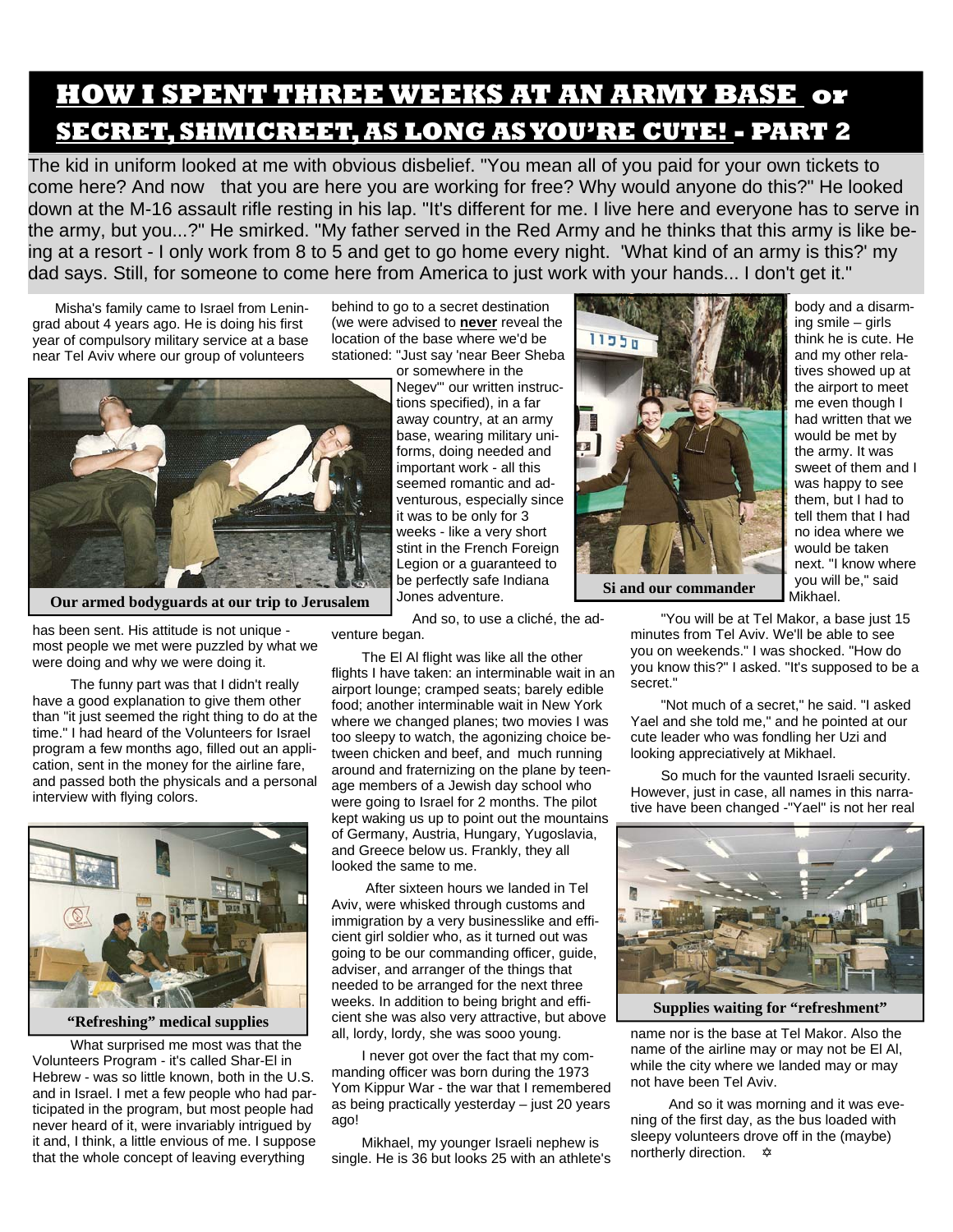# **INCONVENIENT FACTS AND DESPICABLE LIES**

**MILITARY LOSSES IN THE U.S. ARMED FORCES FROM THE CONGRESSIONAL RESEARCH CENTER: http://www.fas.org/sgp/crs/natsec/RL32492.pdf**

After being taken in again and again by emails that tell a story that is either too fan-<br>After believe stuff on **tastic or to good to be true I now check all the hard to believe stuff on Snopes.com – the website that analyzes and debunks urban myths or well-meaning lies.** 

And so it was with an email I got a few days ago which listed the numbers of Americans who died while serving in the armed forces. The numbers seemed to show that the yearly fatalities in the wars in Iraq and Afghanistan were not greater – and in some cases, lower - than the yearly number of fatalities for the last 20 years, in times of relative peace.

The same email also claimed that in spite of what the politicians say and the media tumpet, the percentage of fatalities among our ethnic minorities in Iraq was considerably lower than the percentage of white-European descent troops.

I checked Snopes for "Military losses" and found nothing. Then I checked the Congressional Research Center whose address was given in the email and was really amazed to discover that the numbers I was looking at were accurate!

Here are the numbers of U.S. military personnel, arranged by year, for the years 1980-2007. The numbers for 2007 are just for the first 6 months – they are not as yet available from this Congressional research organization's website.

1980 .......... 2,392 (Carter Year)

- 1981 .......... 2,380 (Reagan Year)
- 1982 ………2319 (Reagan year)
- 1983………..2465 (Reagan year)
- 1984 .......... 1,999 (Reagan Year)
- 1985……….2252 (Reagan Year)
- 1986……….1984 (Reagan year)
- 1987……….1983 (Reagan year)
- 1988 .......... 1,819 (Reagan Year)

#### **Total deaths Reagan years: 17,201**

1989 .......... 1,636 (George HW Year) 1990 .......... 1,507 (George HW Year) 1991 .......... 1,787 (George HW Year)

1992 .......... 1,293 (George HW Year)

#### **Total deaths George H.W. years: 6,223**

| 1993  1,213 ( Clinton Year)             |  |  |  |
|-----------------------------------------|--|--|--|
| 1994  1,075 ( Clinton Year)             |  |  |  |
| 1995  2,465 ( Clinton Year)             |  |  |  |
| 1996  974 (Clinton Year)                |  |  |  |
| 1997 817 ( Clinton Year)                |  |  |  |
| 1998  827 ( Clinton Year)               |  |  |  |
| 1999  .796. ( Clinton Year)             |  |  |  |
| 2000  758 ( Clinton Year)               |  |  |  |
| <b>Total deaths Clinton years: 8925</b> |  |  |  |

| 2001  891 (George W Year)                   |  |  |  |
|---------------------------------------------|--|--|--|
| 2002  999 (George W Year)                   |  |  |  |
| 2003 1,228 (George W Year)                  |  |  |  |
| 2004 1,874 (George W Year)                  |  |  |  |
| 2005 1,942 George W Year)                   |  |  |  |
| 2006 1,858 (George W Year)                  |  |  |  |
| 2007574 (George W Year – through June 2007) |  |  |  |
| Total deaths George W. vears: 9366 deaths   |  |  |  |

These figures mean that the losses from the two latest conflicts in the Middle East are almost the same as the loss of military personnel during Bill Clinton's presidency; when America wasn't even involved in a war!

And, I was even more shocked when I read that in 1980, during the term of President (Nobel Peace Prize winner) Jimmy Carter, there were 2,392 US military fatalities!

I firmly believe that even one fatality is a tragedy. But I also believe that we should be told the truth by our media and our politicians who are picturing Iraq and Afghanistan as a ongoing slaughter our warriors. Just look at the facts!

And here is another amazing statistic. I am sure that you are familiar with the belief that blacks and Latinos serve and die in disproportionate numbers when compared to whites.

Well, actually this is another lie and here, again are the facts from the same Congressional Research bureau in Washington D.C.:

Here are the percentages of Americans classified by race during the last census as compared to the percentage of fatalities during the last 3 years of the Iraqi Freedom war:

| Percentage of population: |       | <b>Fatalities:</b> |
|---------------------------|-------|--------------------|
| European descent: 69.12%  |       | 74.31%             |
| Hispanic:                 | 12.5% | 10.74%             |
| Black:                    | 12.3% | 9.67%              |
| Asian:                    | 3.7%  | 1.81%              |
| Native American:          | 1.0%  | 1.09%              |
| Other:                    | 2.6%  | 0.33%              |

So guess what? The blacks and Latinos, all of whom volunteered for duty, are not used as cannon fodder by the despicable whites.

I hope that between now and November intelligent Americans can decipher the facts from the spin and the spinners from the leaders; those who tell the truth from those who will promise anything without ever saying how it can be paid for, and from those who are daily trying to mislead us—and usually succeeding—in the service of pursuit of power and an agenda based on lies.

If you have doubts—check the above statistics on:

**http://www.fas.org/sgp/crs/natsec/RL32492.pdf** )